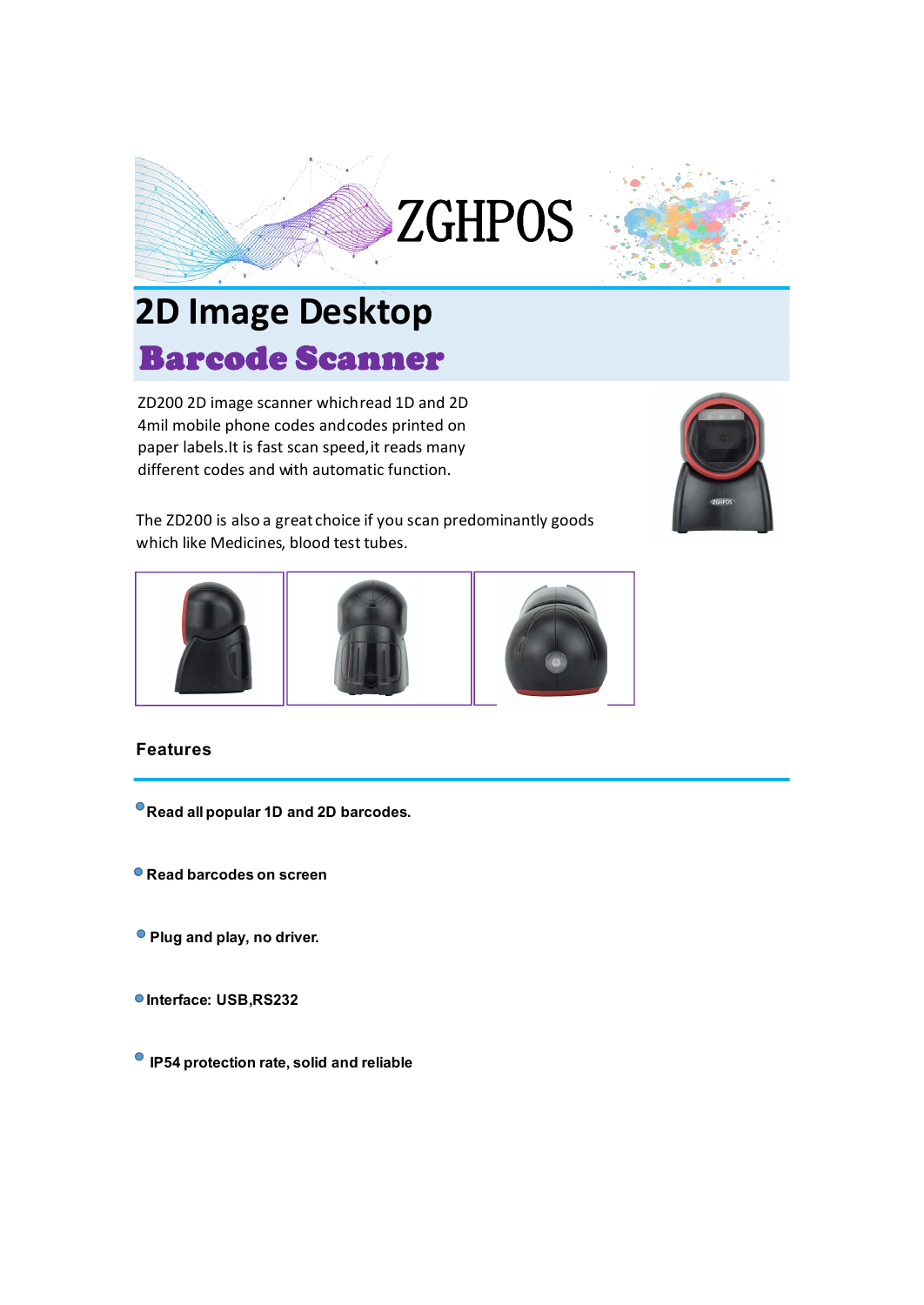| <b>Characteristics</b>             |                                                                                                      |
|------------------------------------|------------------------------------------------------------------------------------------------------|
| <b>Performance Parameters</b>      |                                                                                                      |
| <b>Dimensions</b>                  | 97mm x 104mm x 145mm                                                                                 |
| Weight                             | 279.5g                                                                                               |
| <b>Cable Length</b>                | 2m                                                                                                   |
| <b>Electrical Parameters</b>       |                                                                                                      |
| <b>Input Voltage</b>               | DC+5V±5%                                                                                             |
| <b>Stand-by Current</b>            | 330mA                                                                                                |
| <b>Startup Current</b>             | 380 mA                                                                                               |
| <b>Work Current</b>                | 450mA                                                                                                |
| <b>Interfaces Supported</b>        | USB, RS232, kbw                                                                                      |
| <b>Performance</b>                 |                                                                                                      |
| Image (Pixels)                     | 1280 pixels (H) x 800 pixels (V)                                                                     |
| <b>Light Source</b>                | <b>Red LED</b>                                                                                       |
| <b>Max Decoding Speed</b>          | 2m/s                                                                                                 |
| <b>Print Contrast</b>              | 20%minimum reflective difference                                                                     |
| <b>FOV</b>                         | 70° (tilt), 80° (pitch), 360° rotation                                                               |
| <b>Scanning Angle</b>              | 70 Degree                                                                                            |
| <b>Symbology Decode Capability</b> |                                                                                                      |
| 1D                                 | UPC/EAN, UPC/EAN Supplementals, Bookland EAN,<br>ISSN, UCC Coupon Extended code, Code 128, ISBT 128, |
| 2D                                 | PDF417, MicroPDF417, Composite, RSS, TLC-39,<br>Datamatrix, Data Matrix, Maxicode, QR                |
| <b>User Environment</b>            | .<br>J. Albana <b>Alb</b> Andrea I Ionishe ada - Accedealban Mandal                                  |
| <b>Operating Temperature</b>       | $-20^{\circ}$ C ~ +60°C (-4°F ~ 140°F)                                                               |